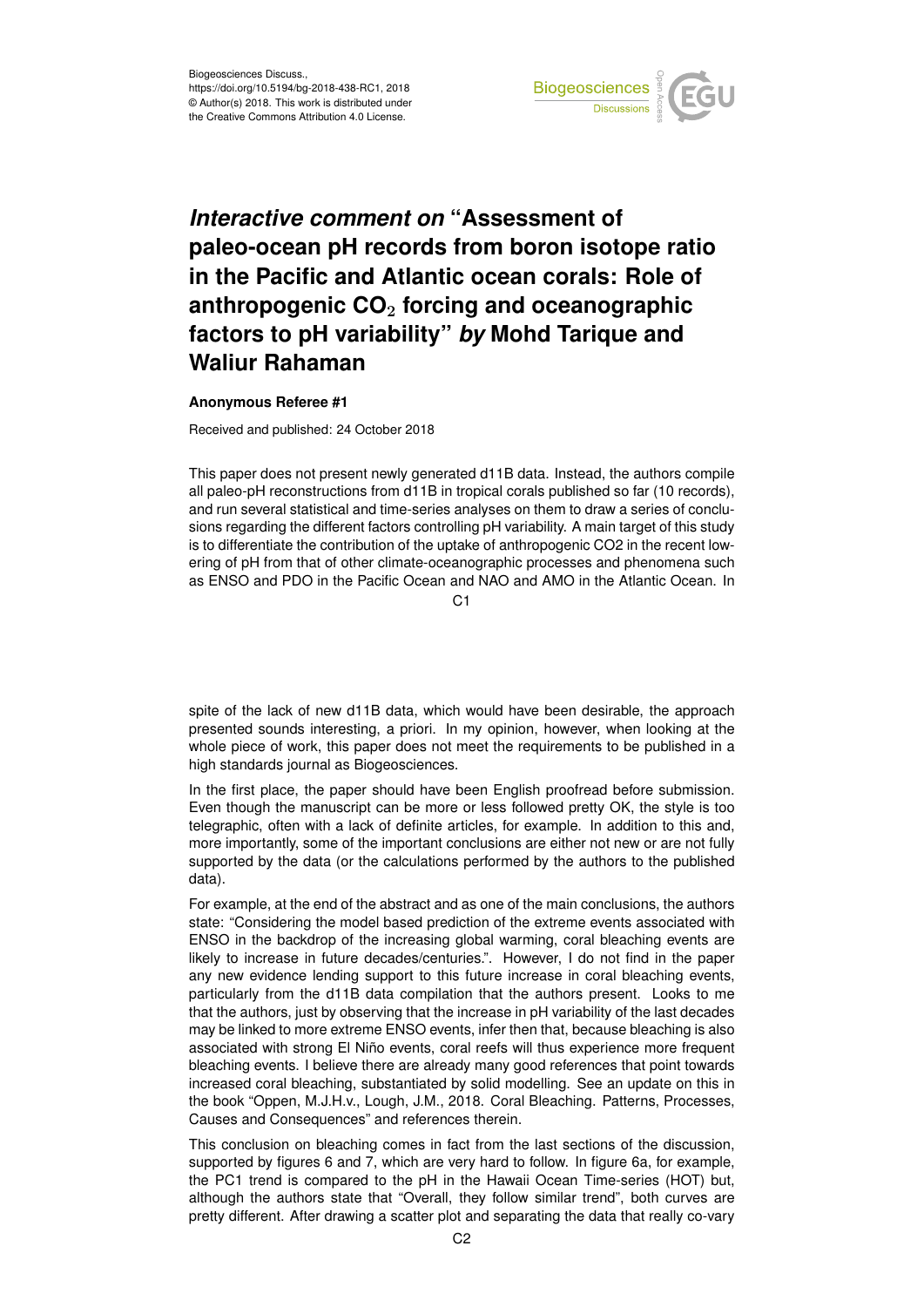with these that don't, the authors end up highlighting apparent good matches between PC1 derived pHs and the 'theroretical' pH. I really believe that there is too much data manipulation to reach these conclusions.

The manuscript should also be better structured. A 'Methods and materials' section would be desirable, where the authors could include their section 2.1 with Fig 1 and Table 1 and their 'theoretical pH' calculations as described in section 2.2. Then, a 'Results' section should be included, containing figures 2 and 3, but also 4 and 5! This two last figures are now part of the discussion, but they should be treated as 'Results', since they contain most of the data treatments that the authors performed, including spatial correlations, spectral analyses and principal component analyses. The 'Discussion' section could then be illustrated with figures 6 and 7, even though they are hard to follow and I am not sure they are compelling enough to be included in the paper.

A main conclusion of this work is that, from the PCA analysis, atmospheric CO2 explains about 26% of the paleo-pH variability, and ENSO and PDO about 17%. How certain are the authors that PC1 truly represents the atmospheric CO2 effect and PC2 the PDO and ENSO influence? Just by comparing the trends? In line 308, the authors state "The overall trend of the PC1 is consistent with the increasing trend of atmospheric CO2 (Fig. 5b)" but in this figure, only the PC1 record is shown. PC2 is assigned to PDO-ENSO because the periodicities found in spectrum analyses are similar, but I find all this very weak. Regarding the rest (57%) is said to be explained by the "influence of metabolic processes of corals and/or changes in micro-environments within the reefs which are often neglected in interpreting paleo-pH records". What do the authors mean with this? By just comparing the different trends in paleo-pH vs 'therotetical pH', it looks feasible that atmospheric CO2 only exerted a small role (10- 20%) in all trends. However, I am not sure it can be stated that PDO-ENSO contributed with 17%. This is going to vary between locations and reefs in the Pacific Ocean, also depending on whether the coral was taken from a reef very exposed to open ocean or more to inner reef waters. I honestly find very hard to extract such conclusions from

C3

the study presented here.

In section 2.2, the authors write that "have adopted a novel approach to reconstruct paleo-pH of ocean based on the past records of carbonate system parameters (hereafter, theoretical pH).". I don't see the novelty in this approach. This is exactly what other studies have performed, and the basis of the widely cited global decrease of 0.1 units in pH since pre-industrial times, this is, use the data on past atmospheric CO2 concentrations to estimate what would have been the ocean pH if the concentration of CO2 in the surface ocean was in equilibrium with overlying atmosphere CO2. Perhaps the novelty resides in using Sr/Ca, Mg/Ca or d18O from the same corals to determine temperature and salinity, and estimate alkalinity, for a more precise calculation of pH from past CO2 concentrations. Starting in line 208, the authors mention 'Theoretical pH records show monotonic decreasing trend since ∼ 1850 AD which is consistent with that of atmospheric CO2 forcing since the beginning of the industrial era', but this is not surprising, since these pH calculations are based exactly on this, the CO2 forcing. Later, in line 220, the same is stated 'This shows that the theoretical pH records overall follow the historic record' which should not be a surprise. Maybe an interesting calculation would be to subtract the theoretical pH to the d11B reconstructed pH, to eliminate the purely anthropogenic effect from the paleo-pH record. In addition, I would eliminate 'in CO2SYS program' in the title of this section, and would not make much emphasis on a specific software, since it is only one of the available useful tools to do this kind of calculations.

Several calculations performed in this paper include spatial correlations of temperature and precipitation against ENSO and PDO in the Pacific, and AMO and NAO in the Atlantic. First, I would be surprised if other studies have not done this already. Second, these comparisons allow to interpret whether in terms of temperature and precipitation variability, certain areas are more or less affected by ENSO and PDO but, what if other parameters related to ENSO and PDO affect coral reefs which are not necessarily translated into an impact on SST and precipitation? Changes in the strength of ocean